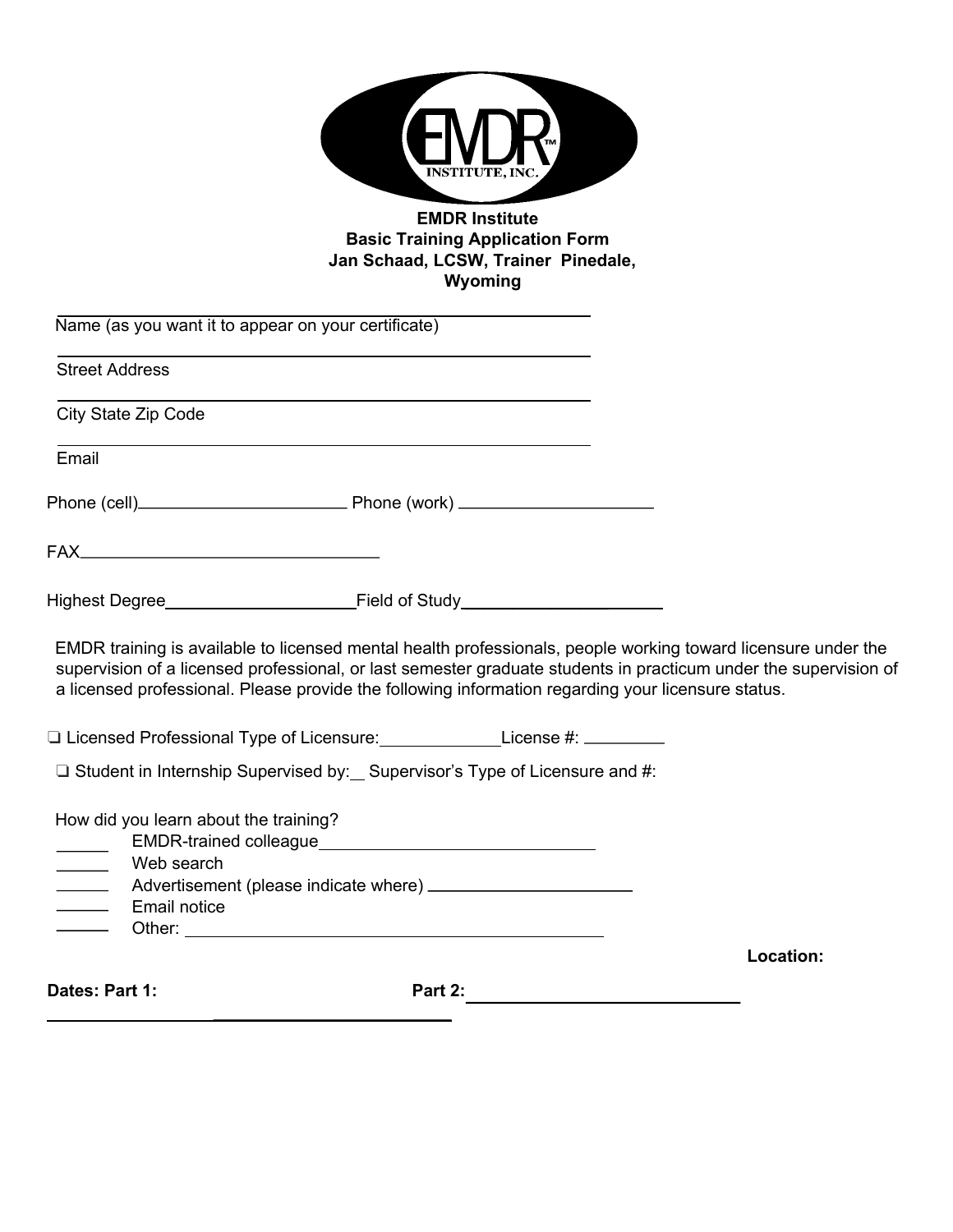## **Daily Schedule: Workshop: 8:30a.m. – 5:00p.m. Lunch 12:00p.m. – 1:00p.m.**

*The training facility is in compliance with the Americans with Disabilities Act. If you have special needs, you MUST inform Jan Schaad at the time of registration.* 

**Cancellation policy**: Refunds can be made up to **30 days** prior to Part I of the Basic Training Course minus \$150 administrative fee. Refunds up to **14 days** prior to Part I of the Basic Training Course will be charged an administrative fee of \$200. No refunds will be given after 14 days prior to Part 1 of the training course, however, what has been paid can be applied to a future training provided by Jan Schaad, LCSW.

**Payment Plan:** Can be arranged with Jan Schaad. Contact her by phone or email. You may pay your tuition by Venmo @JAN-SCHAAD, by check payable to Jan Schaad, or by credit card with a 3% processing fee at www.emdrpractice.com. Your place at the training will not be secured until all application materials and payment are received.

If you are paying by check, please mail your check along with your registration package; make check payable to *Jan Schaad, LCSW.* If you are not accepted into the training, the voided check will be returned to you. **If you are paying by credit card, you will have instructions at www.emdrpractice.com.** Your place in the training will not be secured until your payment is received.

**Participant Signature: Date: Date:** 

Please complete the application form and email or mail it to me. Include a copy of your professional license. If you are not licensed for private practice, or are a graduate student in your internship, a letter from your supervisor must accompany your application.

- ❏ Your course payment
- ❏ A copy of your **professional license**
- ❏ Letter from Clinical Supervisor **if not licensed for private practice** which must include:
	- (a) Verification of your intention to seek licensure;
	- (b) An anticipated date for licensure to be accomplished;
	- (c) A statement of support for your participation in this EMDR basic training; and,
	- (d) Verification that the applicant maintains an active psychotherapy practice that includes trauma clients, that applicant is under her/his supervision, and that applicant may use EMDR with clinically appropriate clients.

❏ A signed, dated copy of the **Participant's Agreement Form** 

## **Note: Incomplete registrations will not be processed; all forms are needed to process your registration. Please do not require a signature on delivery or mail may be returned to you undelivered**.

Mail (or email jags2003@gmail.com) completed forms to: Jan Schaad, LCSW PO Box 2028, Pinedale, WY 82941-2028 Phone: 307-630-4688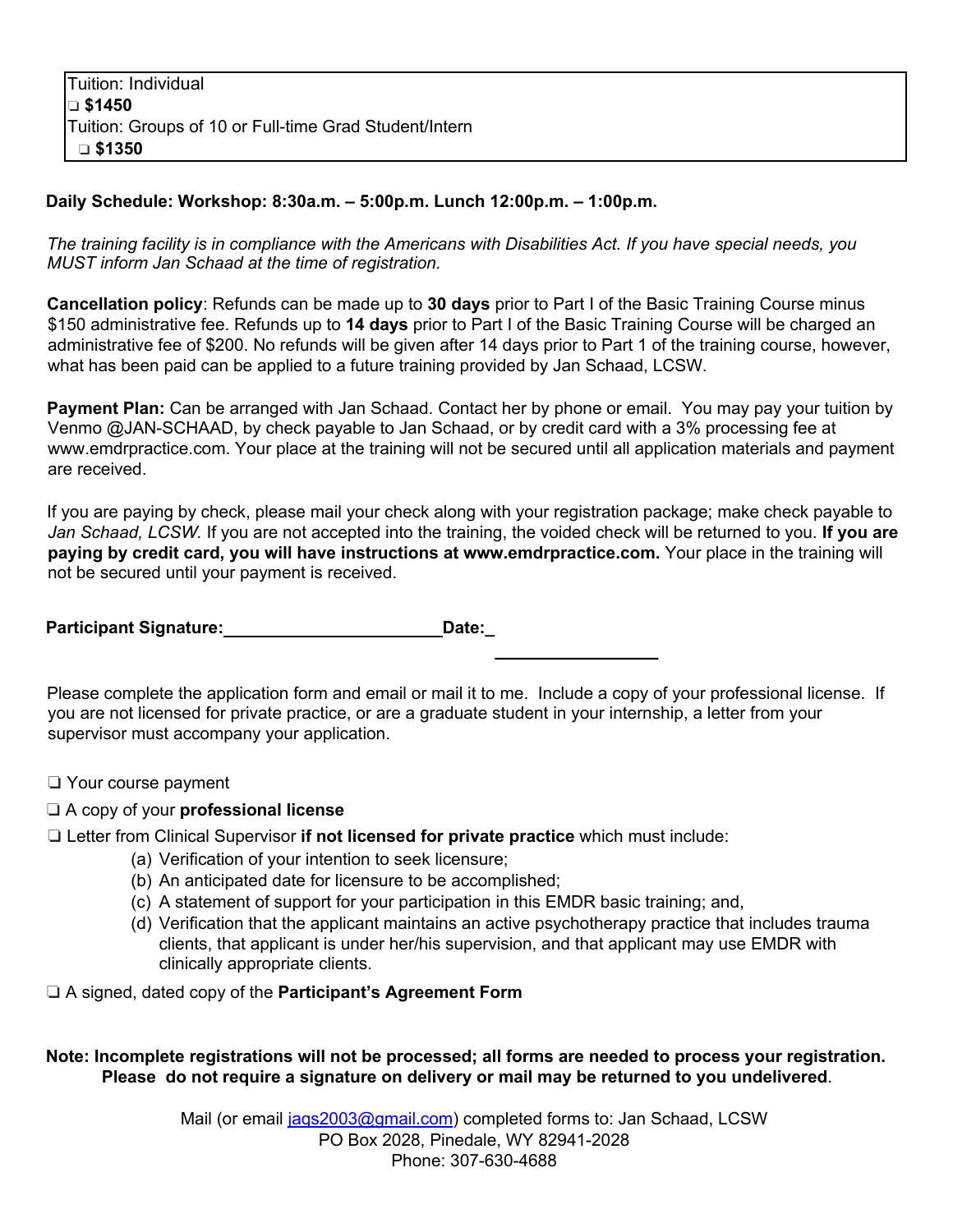Please note: Clinicians seeking Certification from EMDRIA must, after Basic Training, complete 20 additional hours of consultation from an Approved Consultant, along with other EMDRIA requirements. You will not be an "EMDRIA Approved Certified EMDR Therapist" upon completion of this training. For more information on becoming a Certified EMDR Therapist, click here **(**http://emdria.org/displaycommon.cfm?an=1&subarticlenbr=21 **EMDR Basic Training with Jan Schaad, LCSW, EMDR Institute Regional Trainer TRAINING INFORMATION AND PARTICIPANT'S AGREEMENT** 

## **The undersigned participant acknowledges that (s)he has read carefully, understands, and agrees to the following:**

- 1. The boundaries of clinical applications for other than PTSD have not yet been confirmed by controlled research. The cautions are based primarily on anecdotal reports by trained clinicians.
- 2. All participants must be licensed, or, if not licensed, have completed masters level coursework in a mental health discipline, currently be in a licensure track and supervised by a licensed clinician with the appropriate letter on file with the trainer.
- 3. All participants should have a current active psychotherapy caseload. This training is designed to help participants integrate the use of EMDR in their clinical practice context. Other EMDR training programs are available that will accept managers and researchers who do not carry an active psychotherapy caseload.
- 4. A significant component of the training involves clinicians practicing EMDR in small groups under the guidance of the instructor. The practice experiences are for educational purposes only and not for personal therapy. All participants should be prepared to address disturbing real life experiences as part of this training program in order to better appreciate the subjective experience of EMDR as a client would. It is not unusual for a target memory to be linked to other, unexpected, disturbing material or memories which might surface during or after the practice sessions. Case material presented didactically or on video may be disturbing to those with unresolved personal issues. It is expected that the participant has developed self-soothing and affect/arousal management skills and will be able to employ these skills as necessary during and following EMDR practice sessions. It is the responsibility of the participant to seek and obtain appropriate professional assistance if needed. Providing such assistance is not an extension of the training and will not be provided by the EMDR instructors. Clinicians who elect to do personal EMDR work can review available lists of EMDR trained clinicians posted by the EMDR Institute and EMDRIA.
- 5. Further, with reference to number 4 above:
	- a. Clinicians presently engaged in personal therapy and/or psychiatric treatment should inform the therapist/psychiatrist about the experiential component of this training and secure the clinician's permission to participate before beginning this training.
	- b. Those with limiting or special medical conditions (pregnancy, heart condition, ocular difficulties, etc.) should consult their medical professionals before participating in this training and should discuss the condition with the instructors in advance of the training.
	- c. Those who presently have a dissociative disorder, acute stress disorder or PTSD, GAD, panic disorder, substance use disorder, personality disorder, or affective disorder should not participate without special arrangements being made with the instructors at the time of registration. Failure to advise the instructors could place you at risk, negatively impact other participants, and result in dismissal from the training without refund. Participants who are disruptive to the training will be given one warning by the instructor and will be dismissed without refund if there is a recurrence. You are expected to maintain a spirit of cooperation and mutual support for all in the training. You agree that the instructor has the right to dismiss you from the training at any time without refund if in her sole judgment you negatively impact the training experience of others.
- 6. This experiential workshop is for clinical purposes only and will not qualify the participant to train others in EMDR. Attempts to train others in EMDR without meeting the standards as defined by the EMDR International Association would represent a professional ethics violation.
- 7. In order to assure confidentiality of personal and clinical information, audio/video taping is not allowed. It is expected that all participants shall maintain the highest ethical standards of confidentiality of all personal and clinical information shared by others in this training. Failure to maintain confidentiality shall